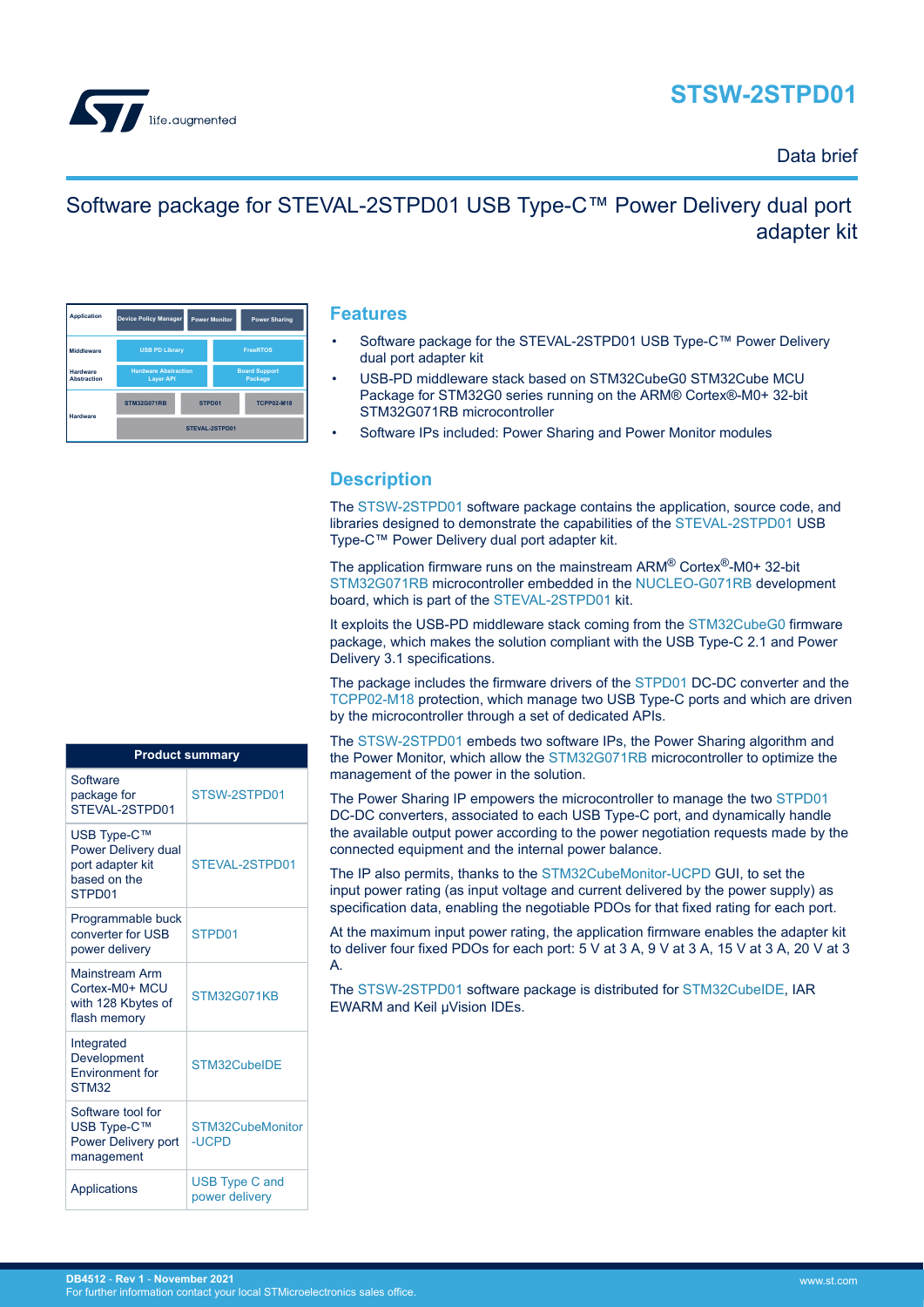# **1 Licensing information**

**STI** 

[STSW-2STPD01](https://www.st.com/en/product/STSW-2STPD01?ecmp=tt9470_gl_link_feb2019&rt=db&id=DB4512) is delivered under the *Mix Ultimate Liberty+OSS+3rd-party V1 license*. The software components provided within this package come with different license agreements as listed in the following table.

| Software component                    | Owner                                                               | <b>License</b>                                           |
|---------------------------------------|---------------------------------------------------------------------|----------------------------------------------------------|
| Cortex <sup>®</sup> -M CMSIS          | $Arm^{\circledR}$                                                   | <b>BSD 3-Clause</b>                                      |
| FreeRTOS™ Kernel                      | Copyright <sup>(C)</sup> 2017 Amazon.com, Inc. or its<br>affiliates | MIT open source license                                  |
| STM32G0 HAL/LL APIS                   | STMicroelectronics International N.V.                               | <b>BSD 3-Clause</b>                                      |
| STM32 USB-PD Library                  | STMicroelectronics International N.V.                               | Ultimate Liberty software license<br>agreement (SLA0044) |
| STSW-2STPD01                          | STMicroelectronics International N.V.                               | Software package license agreement<br>(SLA0048)          |
| STSW-2STPD01 BSP APIS                 | STMicroelectronics International N.V.                               | Ultimate Liberty software license<br>agreement (SLA0044) |
| STSW-2STPD01 Power Sharing<br>Library | STMicroelectronics International N.V.                               | Ultimate Liberty software license<br>agreement (SLA0044) |

#### **Table 1. Software component license agreements**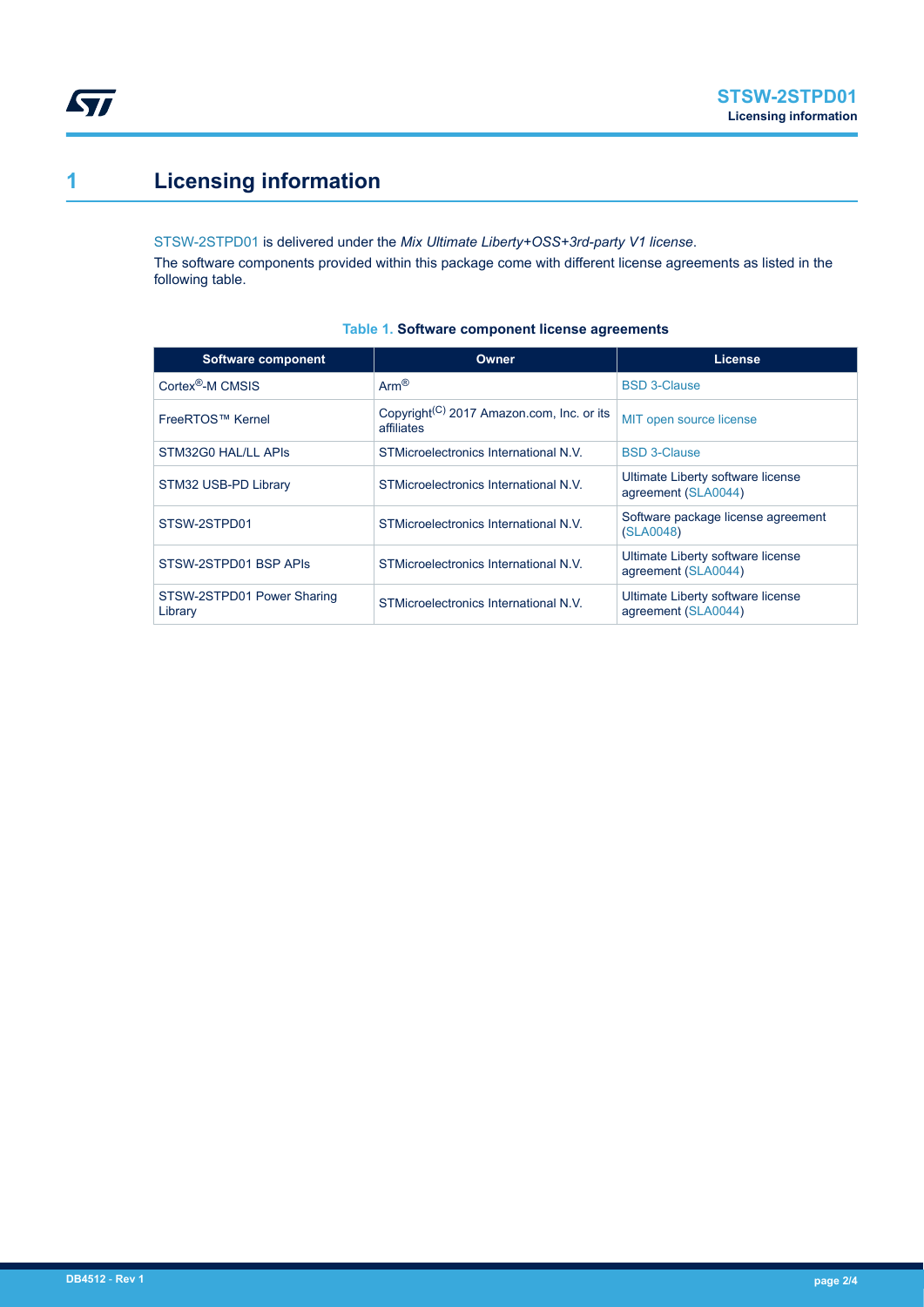### **Revision history**

#### **Table 2. Document revision history**

| <b>Date</b> | <b>Revision</b> | Changes          |
|-------------|-----------------|------------------|
| 22-Nov-2021 |                 | Initial release. |